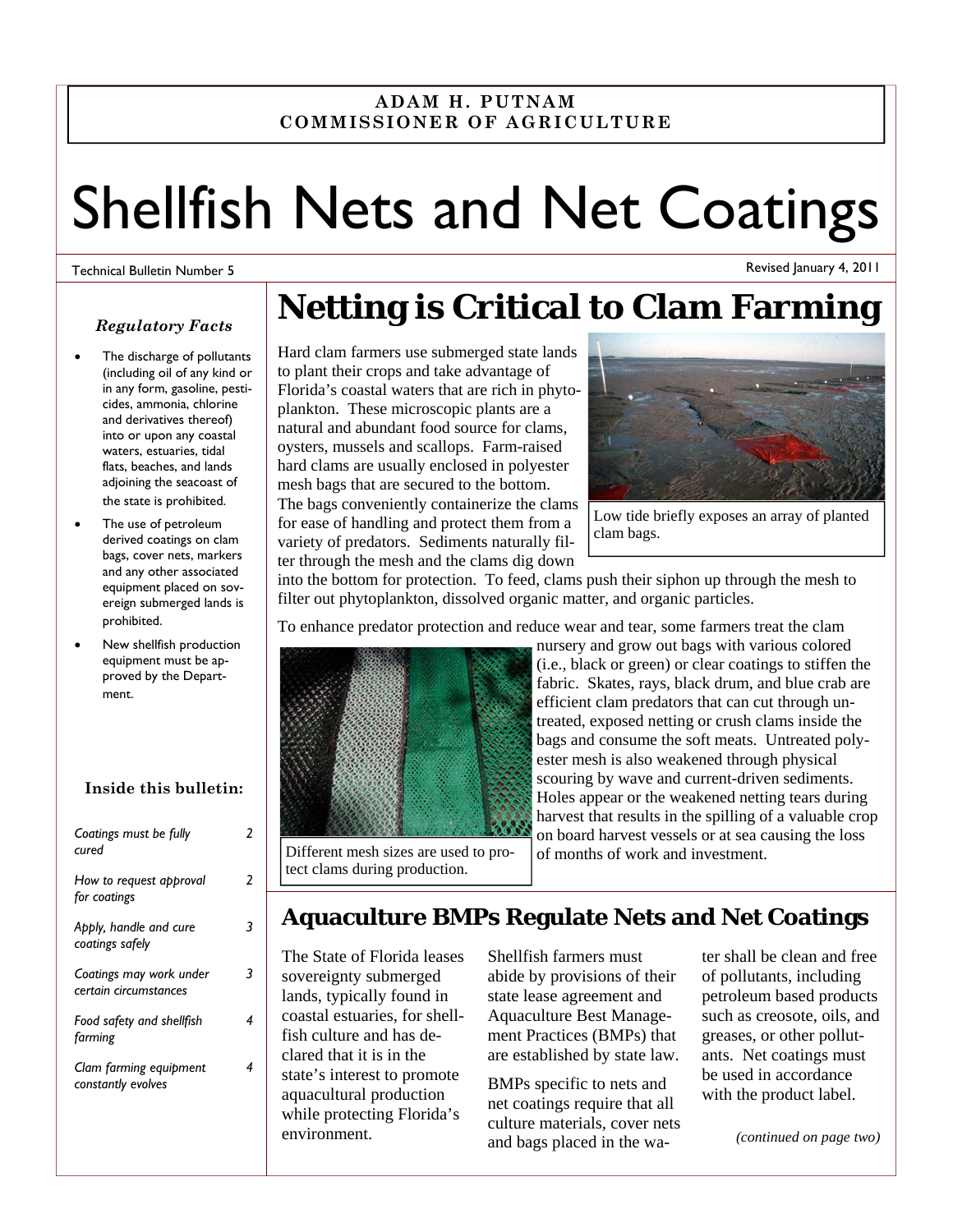# **Coatings Must be Fully Cured**

Coatings that release pollutants, especially oil-based products of any kind or in any form, are prohibited by state law. Examples include, but are not limited to, oil, asphaltbased tars, other tars, and creosote.

Coatings that do not release pollutants when fully cured are acceptable. Examples of materials that are acceptable when properly handled, dried, and cured include acrylic, latex, polyester, epoxy or alkyd resins. Cured coatings must not release oil-based residuals when placed in Florida coastal waters, estuaries, tidal flats, beaches or submerged coastal lands.



Coatings may be tinted using various colors (black, green, red, maroon, etc.) for a variety of reasons that may include: to identify net ownership, to camouflage net

bags for additional predator protection, or to hide planted clams from clam thieves. Colorants or any other additives that leach pollutants are prohibited by state law.

Coating manufacturers must provide information that clearly states fully cured coatings do not release pollutants. This information must include handling, drying or curing instructions for the use of the coating in the production of farm-raised shellfish. Coating manufacturers are encouraged to include this information with coatings sold to Florida clam farmers.

Clam farmers can contact the Division or the University of Florida's Shellfish Aquaculture Extension Office in Cedar Key (telephone number 352-543-5057 or visit http://shellfish.ifas.ufl.edu) for a list of approved coatings and the appropriate handling, drying or curing methods.

The Florida Department of Agriculture and Consumer Services provides coating manufacturer information as a public service and does not endorse a manufacturer and/or imply satisfactory product performance.

# **Aquaculture BMPs Regulate Nets and Net Coatings**

*(Continued from page one)* 

Aquaculturists are also required to implement a BMP for the collection and proper disposal of all bags, cover netting, or other materials used in shellfish culture on submerged lands or when such materials are removed during harvesting or become dislodged during storm events.

A third BMP concerns the use of new predator exclusion devices.



Any innovative materials or equipment, other than the standard industry practices (soft bags, hard bags, cover netting, chicken wire, or crab traps), must be approved by the Department.

Shellfish farmers that intend to coat their protective netting must inform the Department in writing, identify the products being used, and retain product labels and handling and application instructions for Department inspection.

For a copy of Florida's Aquaculture Best Management Practices, contact Kal Knickerbocker at 850-488-4033 or visit http://www.FloridaAquaculture.com.

# **How to Request Coating Approval**

To receive approval to use coatings on shellfish production equipment or to use treated equipment purchased from a supplier, a written request must be submitted to the Division that describes or includes:

- 1. Equipment to be coated.
- 2. Functional purpose for the coating.
- 3. Coating product label.
- 4. Manufacturer handling, application, and curing instructions.
- 5. Manufacturer statement that properly applied and fully cured coatings do not release pollutants to state waters.

The Division will review the written request and materials and respond back to the person or persons requesting approval. Once a material has been approved by the Division and has been placed on an "approved product list," then a farmer does not

have to request approval to use the material in the same way as has been previously approved. However, when a farmer wants to use new products, or approved products in a new way, then they must request the Division's approval.

To submit an approval request or request a list of approved coatings, please contact Mark Berrigan at 850-488-4033 or mark.berrigan@freshfromflorida.com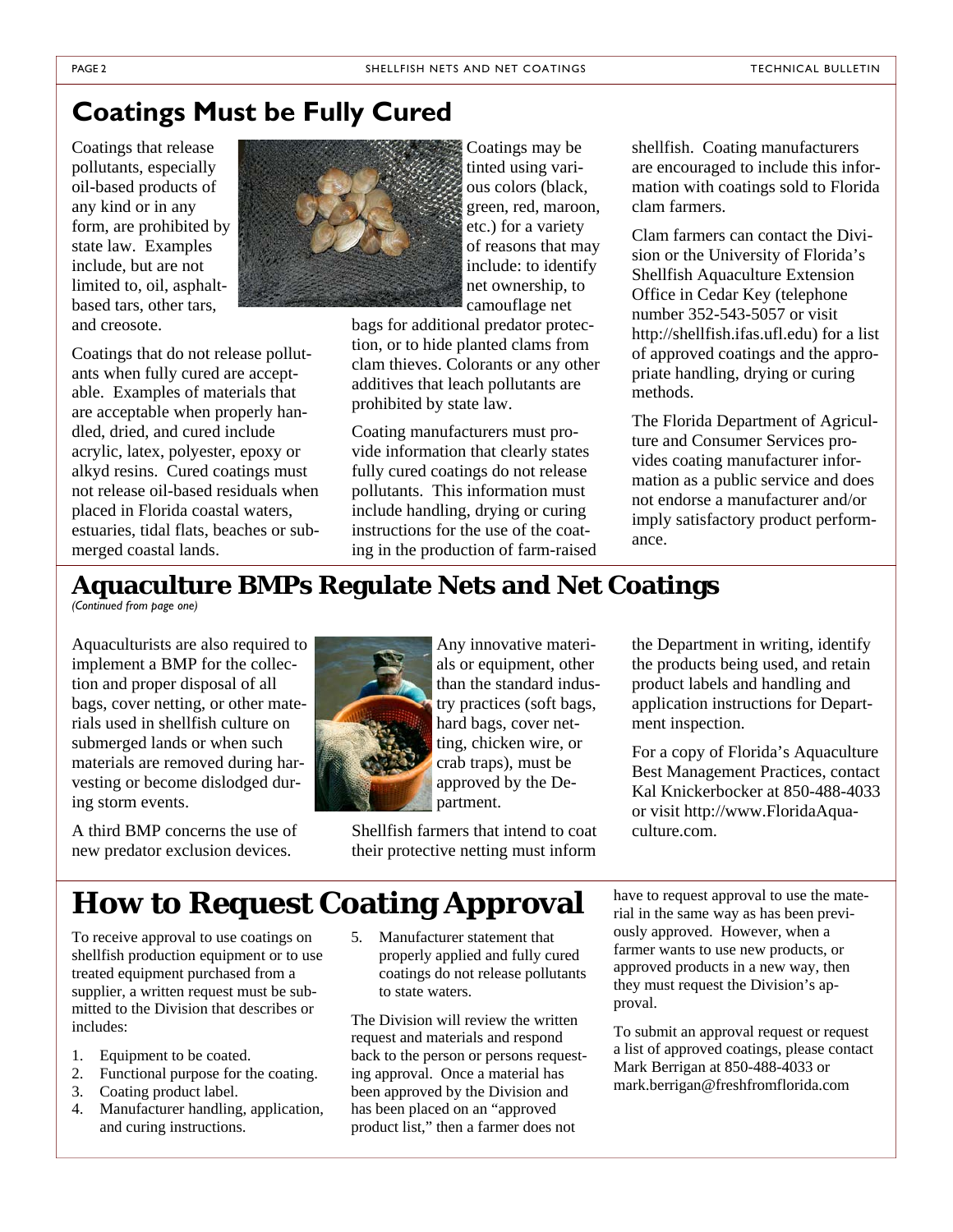# **Apply, Handle, and Cure Coatings Safely**

Individuals that intend to add a protective coating to clam farming equipment must implement and adhere to all coating manufacturer instructions concerning handling, application, drying or curing, including the recommended materials to thin the coating.



Recapturing drip loss and preventing spills protects the environment and saves money.

Coatings that when cured release pollutants, especially oil of any kind or in any form, are prohibited.

In general, coating application practices should include the following. Nets should be cleaned, washed and dried thoroughly prior to treatment, especially if the nets are fouled from prior use in grow out.

High pressure



Follow manufacturer recommendations for adequate ventilation and protective gear.

cleaning of biofouled equipment may not occur over sovereign submerged lands.

Coatings should be handled and stored to prevent spillage and in containers with lids or tops that can be secured when the material is not in use.

Coatings should be applied with ade-

quate ventilation and the means to capture or clean up drip loss.

**Coatings may not be applied in locations that are over sovereign submerged lands.**

> The handling and application of coatings may require safe handling prac-

tices and worker safety equipment. Follow manufacturer recommendations.

Aquaculturists using protective coatings must retain and store product labels and handling and application instructions for review by Department personnel.

**Manufacturer recommended drying or curing times between coatings or prior to use must be followed.** 

Coated equipment must be fully dried or cured such that coatings do not release pollutants. Improperly applied or cured coatings may release pollutants into the water.

Follow all coating manufacturer instructions regarding cleanup and waste disposal.

Certified aquaculturists interested in applying a coating to clam farming



equipment or installing coated equipment on sovereign submerged lands must contact the Division for permission to do so.

Coated equipment must be fully cured to an inert condition.

Individuals interested in supplying

coatings or coated equipment to Florida clam farmers are encouraged to apply and demonstrate to the Division that fully cured coatings will not release pollutants to Florida waters. Please submit a request to Mark Berrigan, 850-488-4033 or mark.berrigan@freshfromflorida.com

## **Coatings May Work Under Specific Circumstances**

The Division does not recommend using net coatings and suggests the use of coatings only as a last resort to deter predators. We do recognize that adding a protective coating to clam bags may yield certain benefits. First and foremost is predator deterrence. Clams are eaten by a wide variety of fish (cownose or eagle rays, black drum, and sheepshead) or crustaceans (horseshoe, blue, and stone crabs). The coating

stiffens mesh to prevent fish or crab access to the growing clams.

Coated bags may not require cover netting which eliminates the cost of those materials and their handling and installation.

Properly applied coatings maintain an open mesh to facilitate current flow that carries the phytoplankton and oxygen necessary for healthy clam growth.

However, the coatings may also offer an improved attachment site for biofouling organisms and impede current flow.

Farmers report that dark colored coated bags may not be noticed by visually oriented predators and that these bags are not as visible by passing boaters.

Coated polyester is protected from damaging ultraviolet wavelengths in sunlight and retains its strength longer.

Coated nets that last longer with improved predator prevention may reduce production costs.